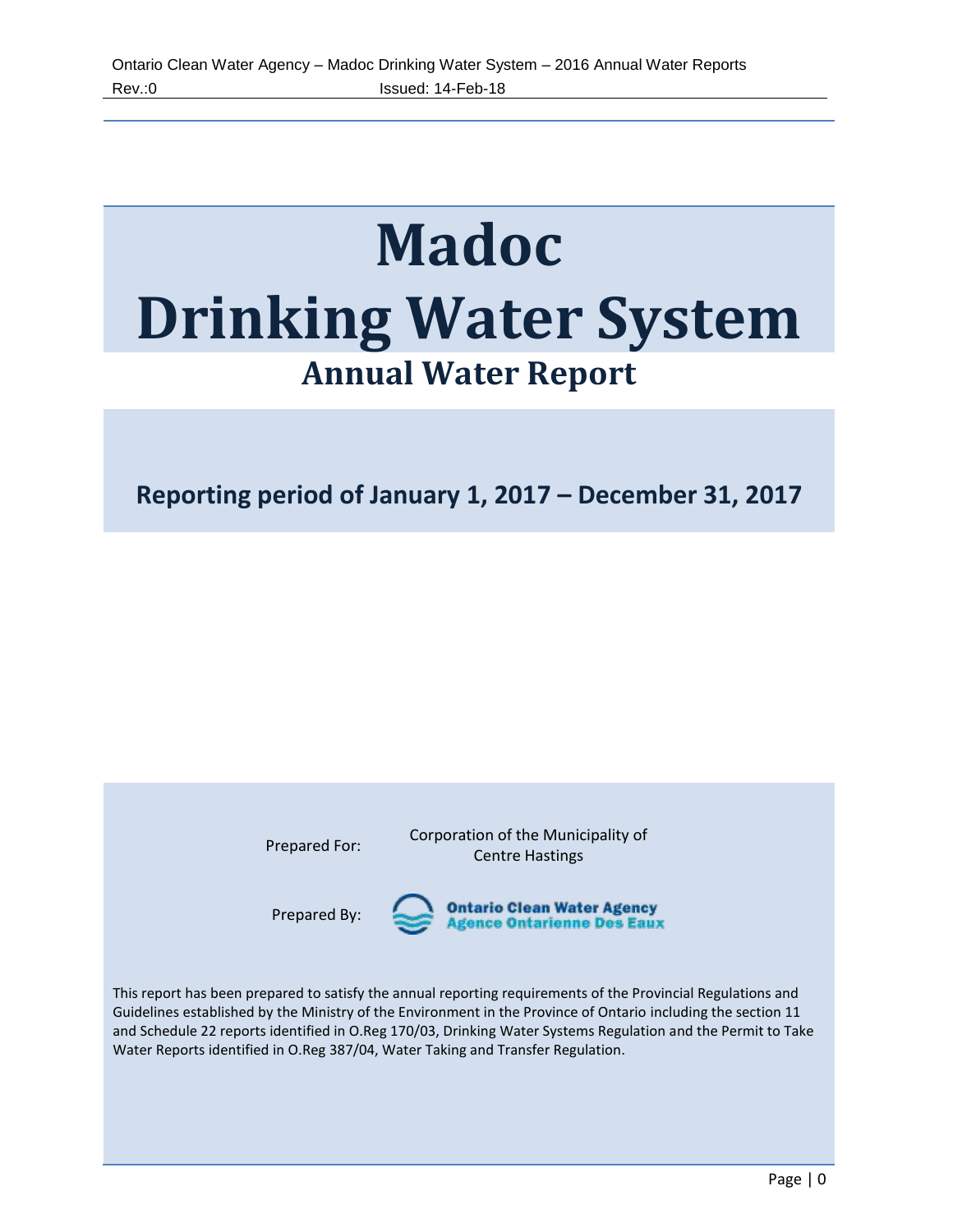# **Table of Contents**

| Maintenance Highlights: major expenses incurred to install, repair or replace required |
|----------------------------------------------------------------------------------------|
|                                                                                        |
|                                                                                        |
|                                                                                        |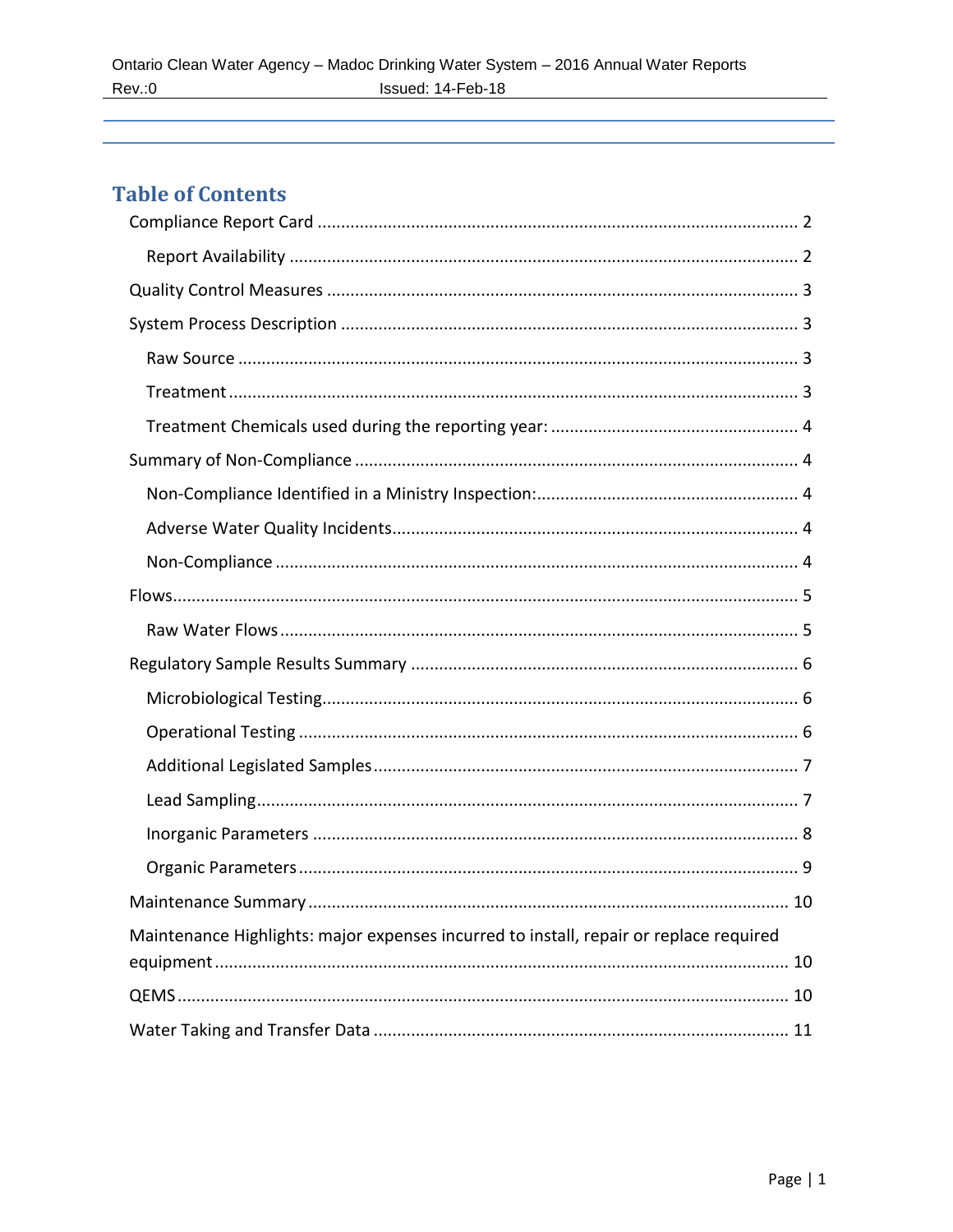# <span id="page-2-0"></span>**Compliance Report Card**

| Drinking Water System Number:   | 220001575                                          |
|---------------------------------|----------------------------------------------------|
| System Owner:                   | Corporation of the Municipality of Centre Hastings |
| <b>Operating Authority:</b>     | <b>Ontario Clean Water Agency</b>                  |
| Drinking Water System Category: | Large Municipal Residential                        |
| <b>Reporting Period:</b>        | January 1, 2017 - December 31, 2017                |

## <span id="page-2-1"></span>**Report Availability**

| <b>Population Served:</b>                                 | < 10,000                                   |
|-----------------------------------------------------------|--------------------------------------------|
| Website where the annual report can be viewed by the      | www.centrehastings.com                     |
| public:                                                   |                                            |
| Alternate location were annual report will be available   | <b>Municipal Office</b>                    |
| for inspection and is free of charge:                     |                                            |
| How are system users notified that the annual report is   | Public access/notice via Municipal Website |
| available and is free of charge?                          |                                            |
| Number of Designated Facilities served:                   | None                                       |
| Has a copy of this report been provided to all Designated | N/A                                        |
| Facilities?                                               |                                            |
| Number of Interested Parties reported to:                 | N/A                                        |
| Has a copy of this report been provided to all Interested | N/A                                        |
| Parties?                                                  |                                            |
| The following Drinking-Water Systems receive drinking     | N/A                                        |
| water from this system:                                   |                                            |
| Has a copy of this report been provided to connected      | N/A                                        |
| owners?                                                   |                                            |

| <b>Event Summary</b>                                 | # of Events    | <b>Date</b>     | <b>Details</b>                                                                                                                               |
|------------------------------------------------------|----------------|-----------------|----------------------------------------------------------------------------------------------------------------------------------------------|
| <b>Ministry of Environment</b><br><b>Inspections</b> | $\overline{2}$ | Feb 8,<br>2017& | Unannounced - Routine Drinking Water<br>Inspection – Final Inspection Rating of 100%                                                         |
|                                                      |                | Dec 6,<br>2017  | Announced-Detailed Drinking Water<br>Inspection - Final Inspection Rating of 100%                                                            |
| <b>Ministry of Labour Inspections</b>                | $\Omega$       |                 |                                                                                                                                              |
| <b>DWQMS Audits</b>                                  | 1              | Jun 08,<br>2017 | 12 Month Surveillance Audit performed by SAI<br>Global                                                                                       |
| AWQI's                                               | 0              |                 |                                                                                                                                              |
| <b>Non-Compliance</b>                                | 1              | Mar 22,<br>2017 | A monthly report had not been prepared<br>solely for UV equipment alarms as per<br>Schedule C, Section 1.6.4 of MDWL # 153-101,<br>Issue #3. |
| <b>Community Complaints</b>                          | 0              |                 |                                                                                                                                              |
| <b>Spills</b>                                        | 0              |                 |                                                                                                                                              |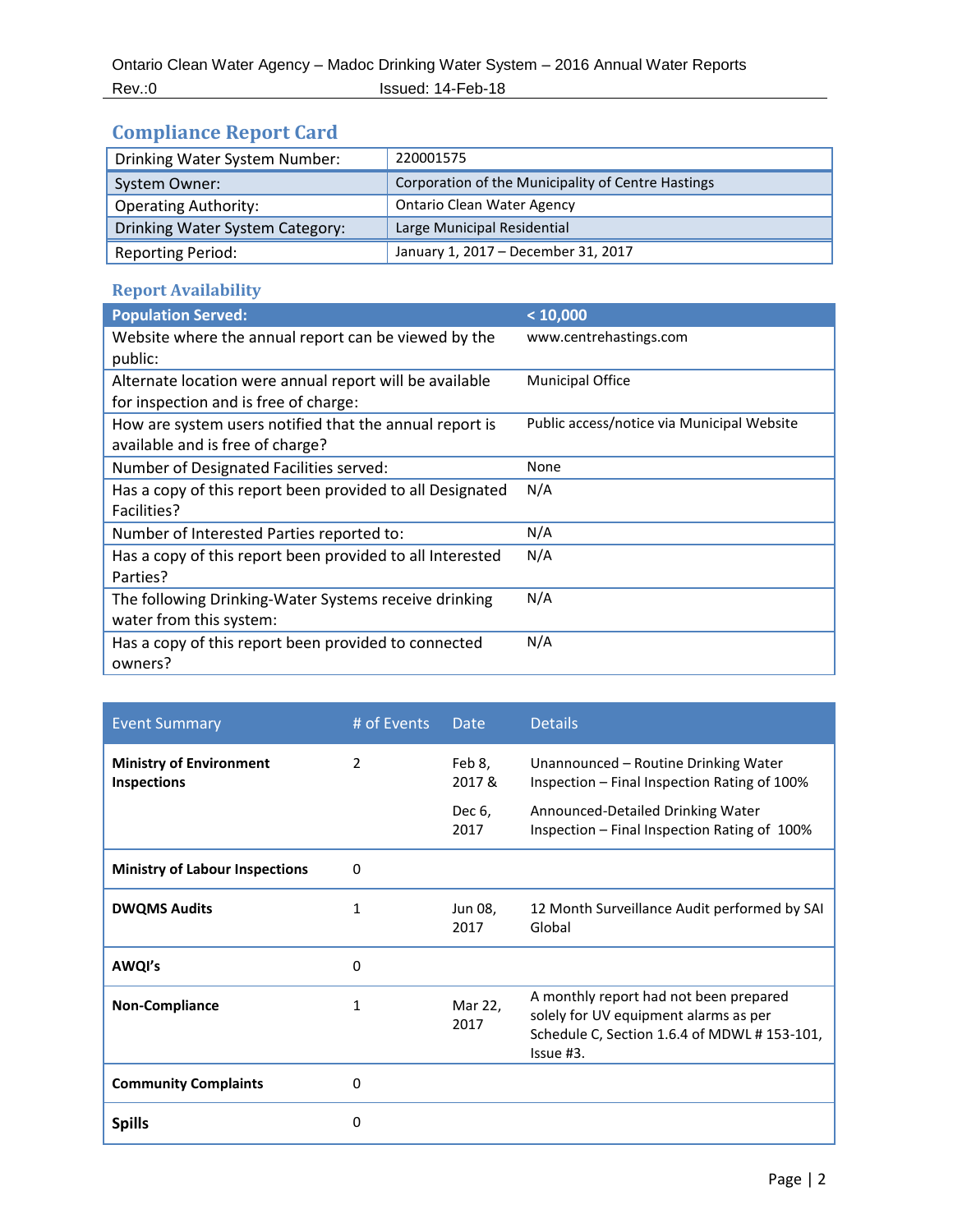## <span id="page-3-0"></span>**Quality Control Measures**

Corporation of the Municipality of Centre Hastings facilities are part of OCWA's operational Trent Valley Hub. The facilities are supported by hub, regional and corporate resources. Operational Services are delivered by OCWA staff that live and work in the surrounding area. OCWA operates facilities in compliance with applicable regulations. The facility has comprehensive manuals detailing operations, maintenance, instrumentation, and emergency procedures. All procedures are treated as active documents, with annual reviews.

OCWA has additional "Value Added" and operational support services that Corporation of the Municipality of Centre Hastings benefits from including:

- Access to a network of operational compliance and support experts at the regional and corporate level, as well as affiliated programs that include the following:
	- o Quality & Environmental Management System, Occupational Health & Safety System and an internal compliance audit system.
	- o Process Data Collection (PDC) and PDM (WISKI) facility operating information repository, which consolidates field data, online instrumentation, and electronic receipt of lab test results for reporting, tracking and analysis.
	- o Work Management System (WMS) tracks and reports maintenance activities, and creates predictive and preventative reports.
	- $\circ$  Outpost 5 wide-area SCADA system allows for process optimization and data logging, process trending, remote alarming and optimization of staff time.
- Client reporting which includes operational data, equipment inventory, financial statements, maintenance work orders, and capital status reports
- **•** Site-Specific Contingency Plans and Standard Operating Procedures
- Use of accredited laboratories
- Access to a network of operational compliance and support experts at the hub, region and corporate level
- Additional support in response to unusual circumstances, and extra support in an emergency.
- Use of sampling schedules for external laboratory sampling

## <span id="page-3-1"></span>**System Process Description**

#### <span id="page-3-2"></span>**Raw Source**

Raw water source for the Madoc Drinking Water System are two groundwater wells. The Rollins Well (Well 3) is considered the main water supply well, while the Whytock Well (Well 2) is proposed as a secondary standby well.

#### <span id="page-3-3"></span>**Treatment**

A two well supply system, Well # 3– Rollins Street and Well #2 – Whytock Street. Both wells are considered to be groundwater under the direct influence of surface water (GUDI). Well #3 treatment system consists of a dual train cartridge filtration system. The Well #2 treatment system consists of a single train cartridge filtration system. Well #2 went offline on May 31, 2010 and is now a stand-by well. Both wells utilize filtration and ultraviolet light application for primary disinfection and sodium hypochlorite for secondary disinfection and are equipped with on-line alarmed continuous analyzers for treated water free chlorine residual and turbidity. Distribution free chlorine residual is continuously monitored with an on-line alarmed chlorine analyzer. The facility also contains a well pump lock out system in the case disinfection failure.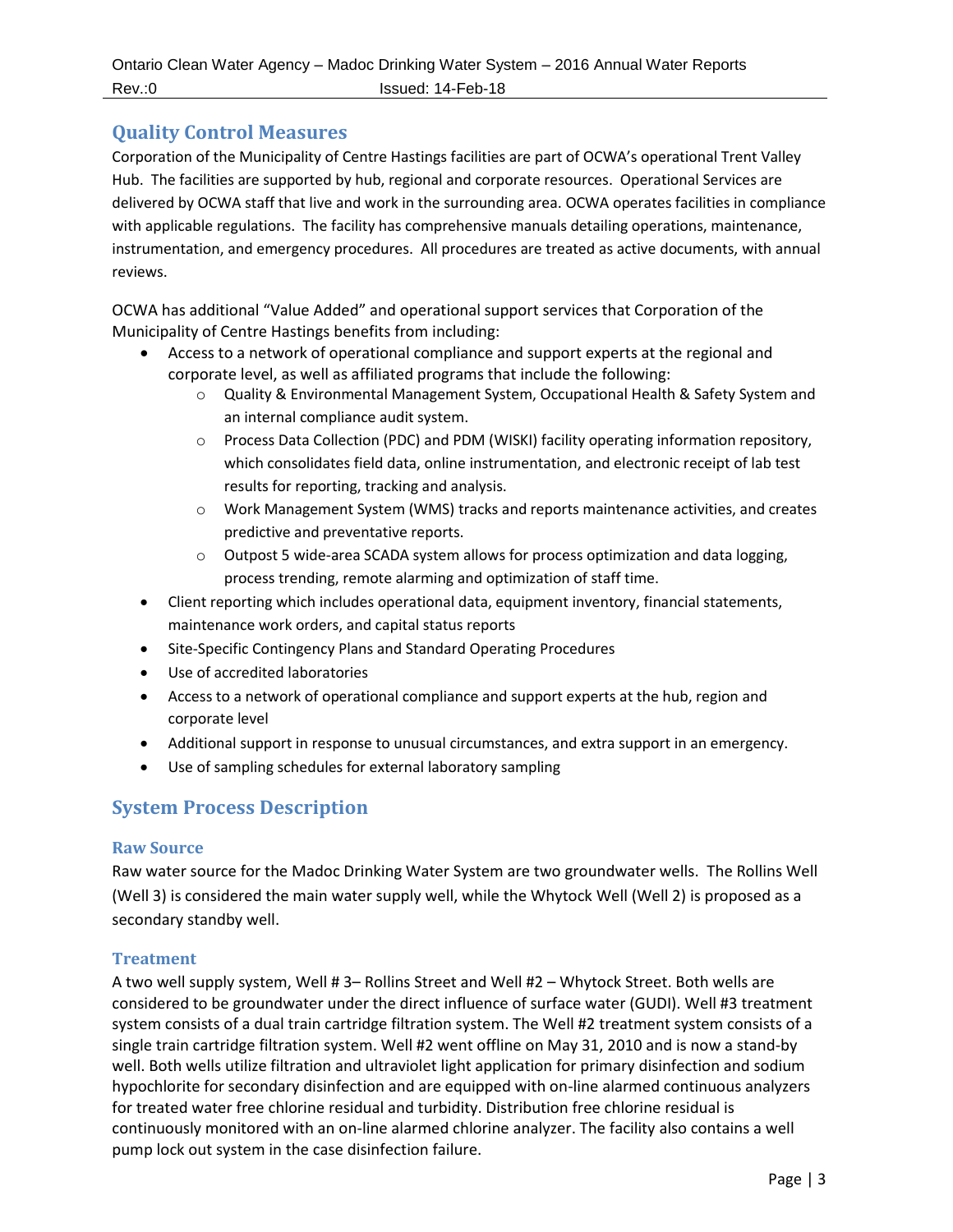#### <span id="page-4-0"></span>**Treatment Chemicals used during the reporting year:**

| <b>Chemical Name</b> | Use                 | Supplier        |
|----------------------|---------------------|-----------------|
| Sodium Hypochlorite  | <b>Disinfection</b> | <b>Brenntag</b> |

## <span id="page-4-1"></span>**Summary of Non-Compliance**

## <span id="page-4-2"></span>**Non-Compliance Identified in a Ministry Inspection:**

## Ministry of Environment Inspection Rating: 100%

| Legislation                                                                         | requirement(s) system failed to<br>meet                                                                                                                                                                                                                                                                                                                                                                                                                                                                                                                                                                                                                                                                                                            | duration of the failure<br>(i.e. date(s)) | <b>Corrective Action</b>                                                                                                                                                                                                                                                                                                                                                                                                                                                             | <b>Status</b> |
|-------------------------------------------------------------------------------------|----------------------------------------------------------------------------------------------------------------------------------------------------------------------------------------------------------------------------------------------------------------------------------------------------------------------------------------------------------------------------------------------------------------------------------------------------------------------------------------------------------------------------------------------------------------------------------------------------------------------------------------------------------------------------------------------------------------------------------------------------|-------------------------------------------|--------------------------------------------------------------------------------------------------------------------------------------------------------------------------------------------------------------------------------------------------------------------------------------------------------------------------------------------------------------------------------------------------------------------------------------------------------------------------------------|---------------|
| Schedule C,<br><b>Section</b><br>$1.6.4$ of<br><b>MDWL</b><br>#153-101,<br>Issue #3 | At the time of inspection, the<br>Operating Authority had not<br>prepared a monthly report solely<br>for UV equipment alarms as per<br>Schedule C, Section 1.6.4 of<br>MDWL #153-101, Issue #3. Call-in<br>records for the inspection period<br>were provided that summarize the<br>date /time and actions taken by<br>operators responding to call-in<br>alarms.<br>Section 1.6.4 of Schedule C,<br>MDWL #153-101, Issue #3. A<br>monthly summary report shall be<br>prepared at the end of each<br>calendar month which sets out the<br>time, date and duration of each<br>UV equipment alarm, the volume<br>of water treated during each<br>alarm period and the actions<br>taken by the operating authority<br>to correct the alarm situation. |                                           | The Operating Authority<br>for the Madoc Drinking<br>Water System shall<br>prepare a tracking tool to<br>record the appropriate<br>information for any UV<br>equipment alarm as per<br>Section 1.6.4 of Schedule<br>C, MWDL #151-101 issue<br>#3.<br>Prior to the release of this<br>report, the Operating<br>Authority had submitted<br>to the undersigned<br><b>Provincial Officer the</b><br>tracking form that will be<br>used to track UV<br>equipment alarms going<br>forward. | Complete      |

## <span id="page-4-3"></span>**Adverse Water Quality Incidents**

|      |       |           | Cause  |                  |                                |
|------|-------|-----------|--------|------------------|--------------------------------|
| Date | AWQI# | Parameter | Result | Exceedance<br>οf | <b>Corrective Action Taken</b> |
| N/A  |       |           |        |                  |                                |

#### <span id="page-4-4"></span>**Non-Compliance**

| Legislation | requirement(s) system failed to meet | duration of<br>the failure | <b>Corrective Action</b> | <b>Status</b> |
|-------------|--------------------------------------|----------------------------|--------------------------|---------------|
|             |                                      |                            |                          |               |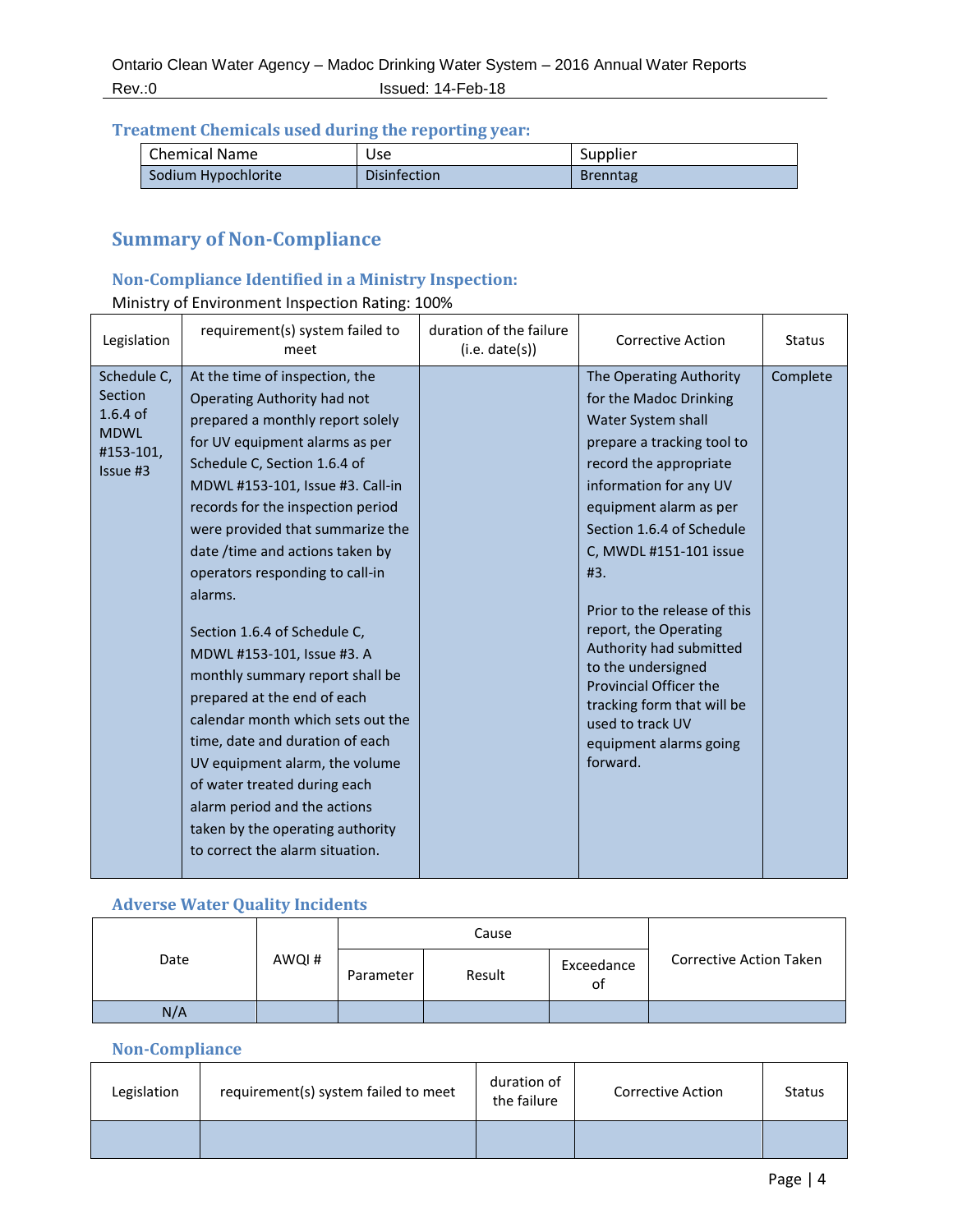## <span id="page-5-0"></span>**Flows**

The Madoc Drinking Water System has a rated capacity for Rollins Street Pump house - 1,469m<sup>3</sup>/day and Whytock Street Pump house - 527m<sup>3</sup>/day. Additional flow data can be found under the Water Taking and Transfer Data.

#### <span id="page-5-1"></span>**Raw Water Flows**

The Raw Water flows are regulated under the Permit to Take Water.





May 2016 - PTTW Max allowable peak flow was exceeded due to Annual Flow meter calibrations





PTTW Max allowable peak flow was exceeded due to instantaneous exceedances in peak flow rate during startup/pump to waste.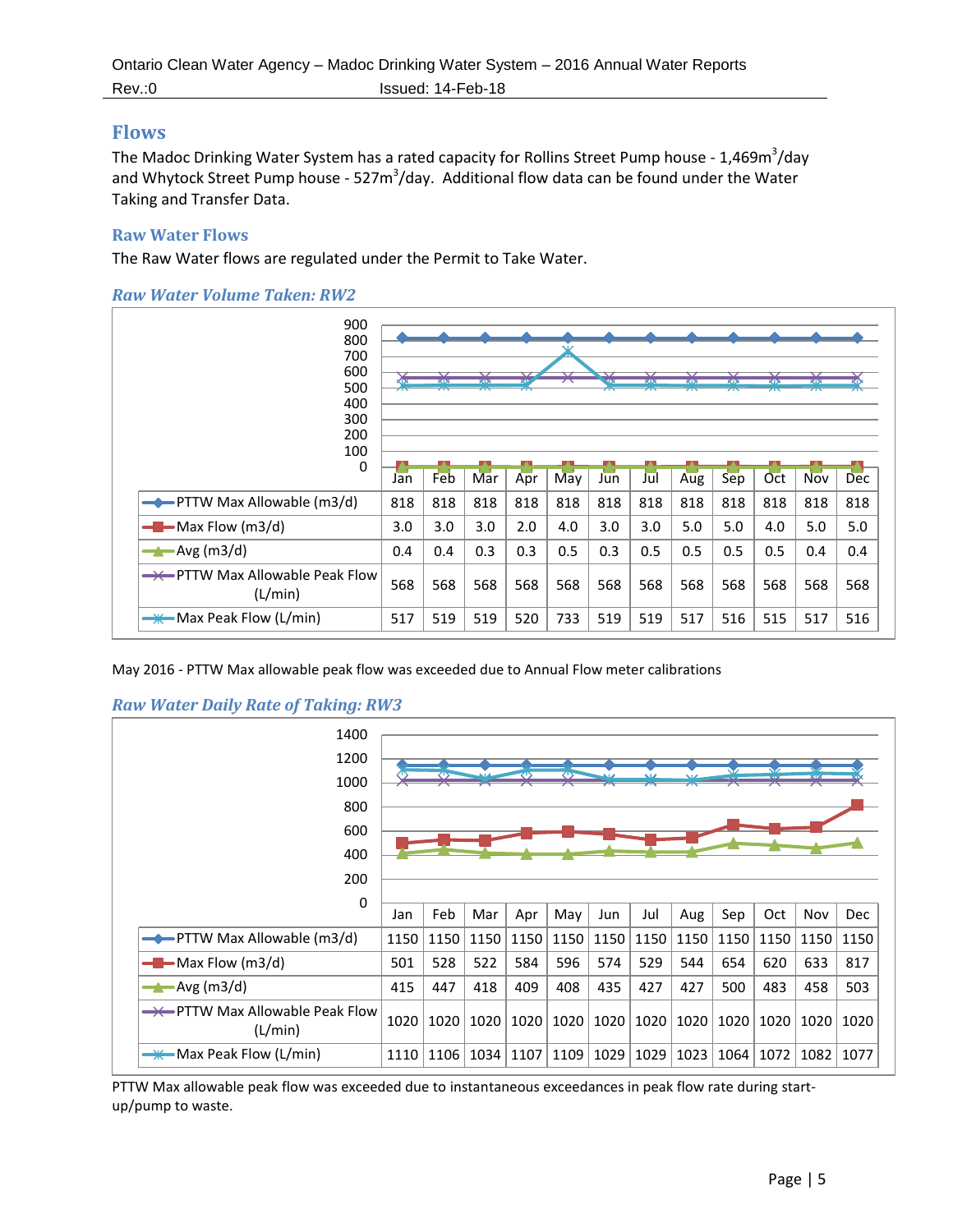#### *Treated Water Flows - TW3*

The Treated Water flows are regulated under the Municipal Drinking Water License.



## <span id="page-6-0"></span>**Regulatory Sample Results Summary**

- RW2 = Raw Water Well 2
- $RW3 =$ Raw Water Well 3
- TW3 = Treated Water Well 3
- DW = Distribution Water

#### <span id="page-6-1"></span>**Microbiological Testing**

| <b>Location</b>   | <b>Number of</b><br><b>Samples</b> | E. Coli Results<br>$(min) - (max)$ | <b>Total Coliform</b><br><b>Results</b><br>$(min) - (max)$ | <b>Number of</b><br><b>HPC</b><br><b>Samples</b> | <b>HPC Results</b><br>$(min) - (max)$ |
|-------------------|------------------------------------|------------------------------------|------------------------------------------------------------|--------------------------------------------------|---------------------------------------|
| Raw - RW2         | 52                                 | $0 - 0$                            | $0 - 1$                                                    | $\tilde{\phantom{a}}$                            | $\sim$                                |
| Raw - RW3         | 52                                 | $0 - 8$                            | $0 - 124$                                                  | $\sim$                                           | $\sim$                                |
| Treated - TW3     | 53                                 | $0 - 0$                            | $0 - 0$                                                    | 53                                               | $0 - 1$                               |
| Distribution - DW | 125                                | $0 - 0$                            | $0 - 0$                                                    | 123                                              | 0-1680                                |

#### <span id="page-6-2"></span>**Operational Testing**

#### *On-Line*

| <b>Parameter</b>                                   | <b>Range of Results</b><br>$(min# - max#)$ |
|----------------------------------------------------|--------------------------------------------|
| Turbidity, Well #3 Filter Effluent Train #1 (NTU)  | $0.00 - 2.00$ NTU*                         |
| Turbidity, Well #3 Filter Effluent Train # 2 (NTU) | $0.00 - 2.00$ NTU*                         |
| Chlorine, Well #3 Treated                          | $0.00 - 4.91$ mg/L <sup>*</sup>            |
| Total Chlorine, Distribution                       | $1.12 - 3.60$ mg/L                         |
| Free Chlorine, Distribution                        | $0.95 - 3.55$ mg/L                         |

**\*** Instrument spikes and dips recorded by on-line instrumentation were a result of air bubbles and various maintenance and calibration activities. Power interruptions may also cause an instrument reading to drop to zero. All events are reviewed for compliance with O. Reg. 170/03 and if warranted, are reported to the Ministry of Environment as Adverse Water Quality Incidents.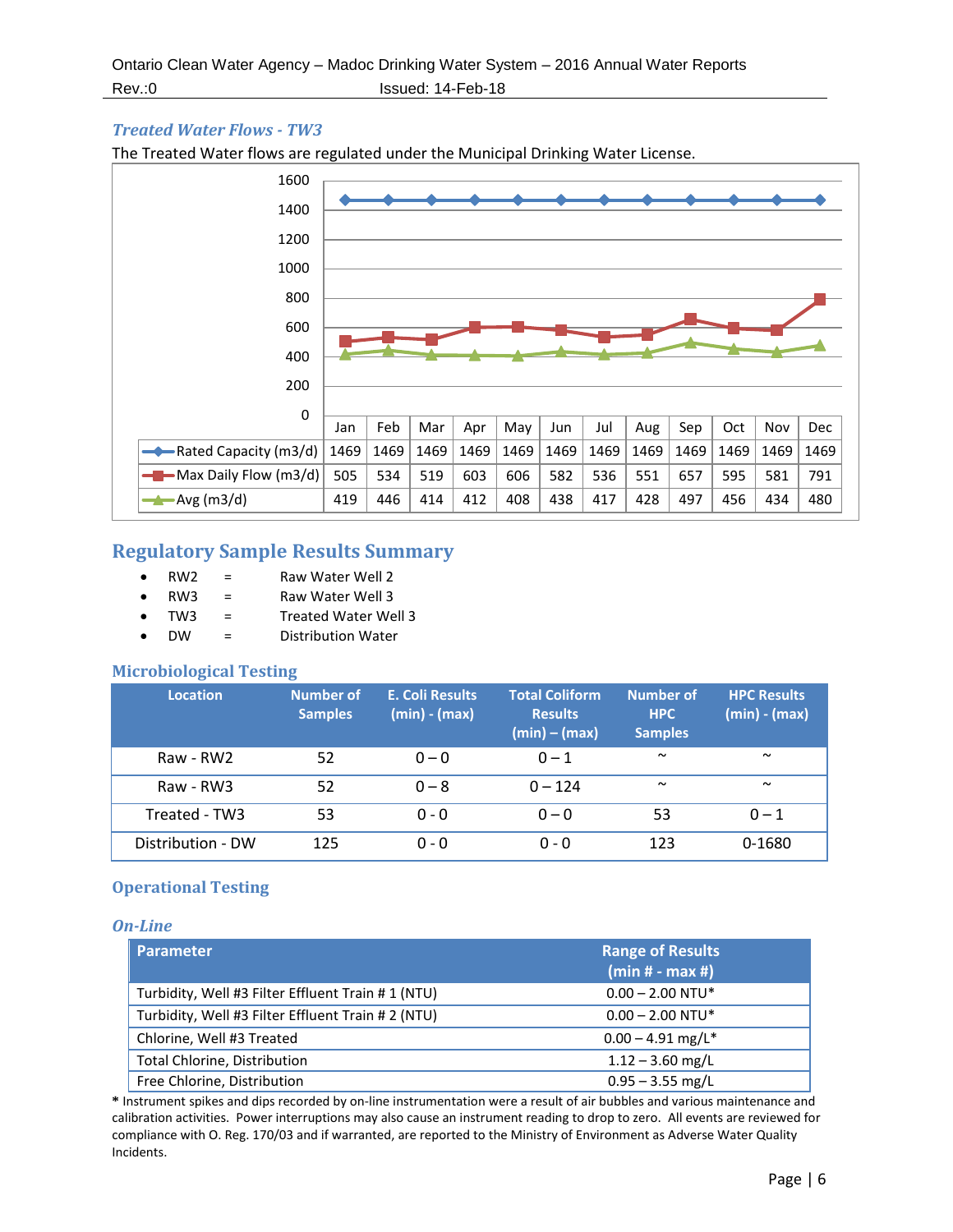#### *In-House*

| <b>Parameter</b>                     | # of grab<br>samples<br>taken | <b>Range of Results</b><br>$(min# - max #)$ |
|--------------------------------------|-------------------------------|---------------------------------------------|
| Raw Water Turbidity grabs - Well 2   | 12                            | $0.28 - 3.61$ NTU                           |
| Raw Water UVT grabs - Well 2         | 12                            | $90.50 - 97.80 %$                           |
| Raw Water Turbidity grabs - Well 3   | 12                            | $0.12 - 0.89$ NTU                           |
| Raw Water UVT grabs - Well 3         | 12                            | $90.70 - 96.70 %$                           |
| Well #3 Treated Water Free Chlorine  | 53                            | $1.40 - 2.90$ mg/L                          |
| Well #3 Treated Water Total Chlorine | 53                            | $1.62 - 3.30$ mg/L                          |
| Distribution Free Chlorine           | 135                           | $0.79 - 2.80$ mg/L                          |
| <b>Distribution Total Chlorine</b>   | 135                           | $0.96 - 3.20$ mg/L                          |

## <span id="page-7-0"></span>**Additional Legislated Samples**

| <b>Date of Legal</b><br><b>Instrument issued</b>              | <b>Parameter</b>                | <b>Sample</b><br><b>Location</b>                   | # of grab<br>samples taken      | <b>Range of Results</b><br>$(min# - max #)$ |  |
|---------------------------------------------------------------|---------------------------------|----------------------------------------------------|---------------------------------|---------------------------------------------|--|
| <b>MDWL: 153-101</b><br><b>Drinking Water Health</b>          | Antimony (ug/L)                 | RW <sub>2</sub>                                    | 12                              | $2.34 - 3.49$                               |  |
| <b>Related Parameters</b>                                     |                                 | RW <sub>3</sub>                                    | $\mathbf{1}$                    | 0.001                                       |  |
|                                                               |                                 | TW <sub>3</sub>                                    | 1                               | 0.84                                        |  |
|                                                               |                                 | <b>DW</b>                                          | 1                               | 0.83                                        |  |
| MDWL: 153-101                                                 | Organic Nitrogen (mg/L)         | <b>RW 2</b>                                        | 4                               | $< 0.05 - 0.05$                             |  |
| <b>Drinking Water Non-Health</b><br><b>Related Parameters</b> |                                 | RW <sub>3</sub>                                    | 4                               | < 0.05                                      |  |
|                                                               | Dissolved Organic Carbon (mg/L) | RW <sub>2</sub>                                    | 4                               | $1.0 - 2.0$                                 |  |
|                                                               |                                 | RW <sub>3</sub>                                    | 4                               | $< 1.00 - 6.00$                             |  |
|                                                               | Ammonia (mg/L)                  | <b>RW 2</b>                                        | Whytock did not operate in 2017 |                                             |  |
| <b>Additional Samples</b>                                     | Total Kjeldahl Nitrogen (N)     | <b>RW 2</b>                                        | 4                               | $0.06 - 0.14$                               |  |
|                                                               | (mg/L)                          | RW <sub>3</sub>                                    | 4                               | < 0.05                                      |  |
|                                                               | Total Ammonia Nitrogen (mg/L)   | <b>RW 2</b>                                        | 4                               | $0.06 - 0.15$                               |  |
|                                                               |                                 | RW <sub>3</sub>                                    | 4                               | $< 0.04 - 0.06$                             |  |
|                                                               | Fluoride                        | Fluoride is not used at this facility<br><b>TW</b> |                                 |                                             |  |

## <span id="page-7-1"></span>**Lead Sampling**

The Lead Sampling Program is required under O.Reg 170/03. This system qualified for the plumbing exemption.

| <b>Location</b> | <b>Date</b>   | Lead<br>(ug/L) | pH          | <b>Alkalinity (mg/L)</b><br>as CACO3 |
|-----------------|---------------|----------------|-------------|--------------------------------------|
|                 | Limits/Ranges | 10.0           | $6.5 - 8.5$ | 30-500                               |
| Hydrant #88     | 10-Apr-17     | n/a            | 7.91        | 253                                  |
| Hydrant #87     | 10-Apr-17     | n/a            | 7.93        | 253                                  |
| Hydrant #82     | 06-Oct-17     | n/a            | 7.72        | 325                                  |
| Hydrant #38     | 06-Oct-17     | n/a            | 7.68        | 329                                  |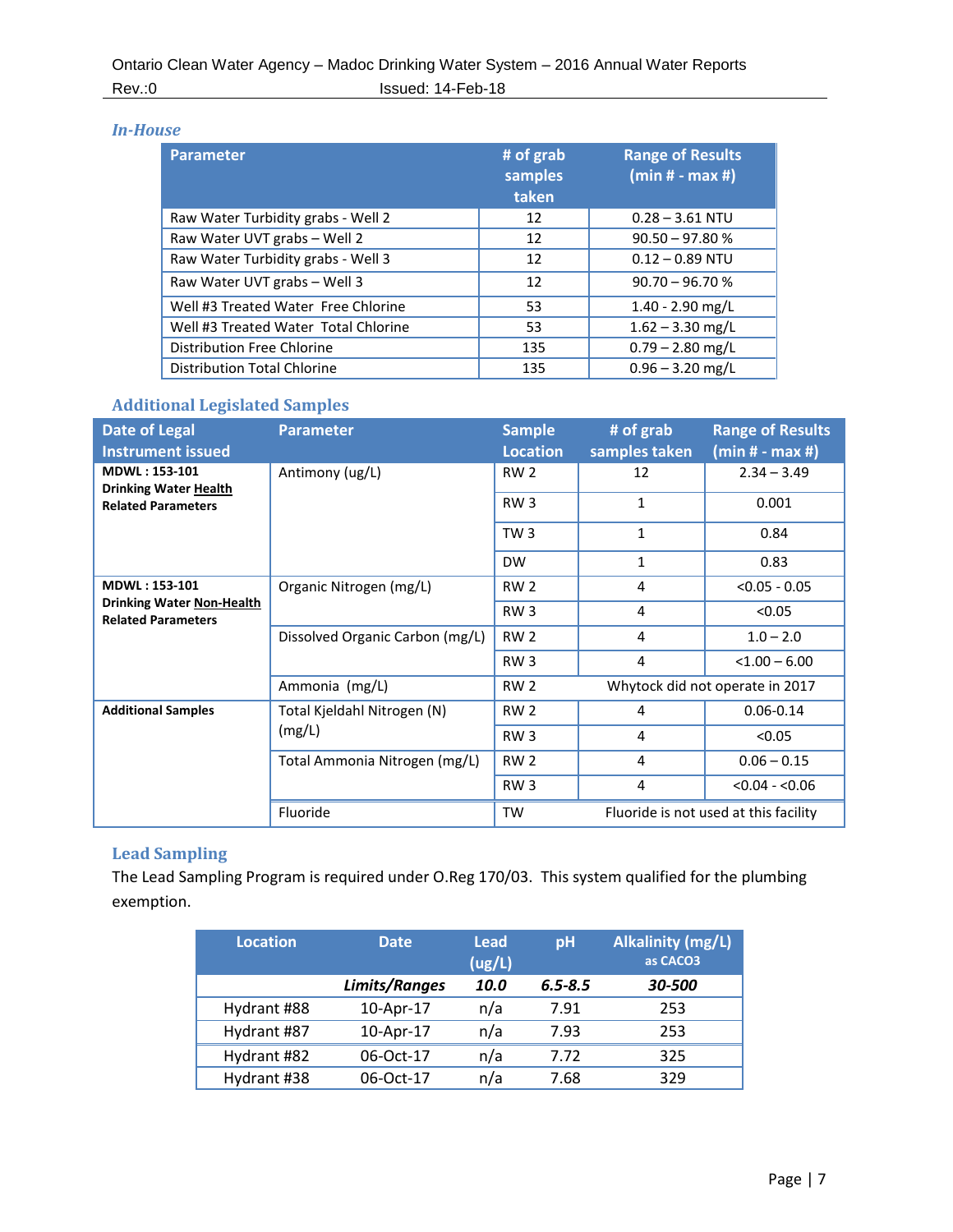#### <span id="page-8-0"></span>**Inorganic Parameters**

- MAC = Maximum Allowable Concentration as per O.Reg 169/03
- BDL = Below the laboratory detection level
- Fluoride and Sodium are only required to be tested every 60 months.

| <b>Sample</b><br><b>Parameter</b> |             | <b>Result Value</b>                                                    | <b>MAC</b> | <b>Exceedance</b> |                   |
|-----------------------------------|-------------|------------------------------------------------------------------------|------------|-------------------|-------------------|
|                                   | <b>Date</b> |                                                                        |            | <b>MAC</b>        | $\frac{1}{2}$ MAC |
| Antimony: Sb (ug/L) - TW3         | 2017/03/06  | 0.84                                                                   | 6.0        | No                | No                |
| Arsenic: As (ug/L) - TW3          | 2017/03/06  | 2.3                                                                    | 25.0       | <b>No</b>         | N <sub>o</sub>    |
| Barium: Ba (ug/L) - TW3           | 2017/03/06  | 127.0                                                                  | 1000.0     | No                | No                |
| Boron: B (ug/L) - TW3             | 2017/03/06  | 20.0                                                                   | 5000.0     | <b>No</b>         | <b>No</b>         |
| Cadmium: Cd (ug/L) - TW3          | 2017/03/06  | 0.091                                                                  | 5.0        | No                | No                |
| Chromium: Cr (ug/L) - TW3         | 2017/03/06  | 0.56                                                                   | 50.0       | <b>No</b>         | <b>No</b>         |
| Mercury: Hg (ug/L) - TW3          | 2017/03/06  | <mdl0.01< td=""><td>1.0</td><td>No</td><td>No</td></mdl0.01<>          | 1.0        | No                | No                |
| Selenium: Se (ug/L) - TW3         | 2017/03/06  | 0.41                                                                   | 50.0       | <b>No</b>         | N <sub>o</sub>    |
| Uranium: U (ug/L) - TW3           | 2017/03/06  | 0.819                                                                  | 20.0       | No                | No                |
| <b>Additional Inorganics</b>      |             |                                                                        |            |                   |                   |
| Nitrite (mg/L) - TW3              | 2017/01/09  | <mdl0.003< td=""><td>1.0</td><td>No</td><td>No</td></mdl0.003<>        | 1.0        | No                | No                |
| Nitrite (mg/L) - TW3              | 2017/04/10  | <mdl0.003< td=""><td>1.0</td><td>No</td><td><b>No</b></td></mdl0.003<> | 1.0        | No                | <b>No</b>         |
| Nitrite (mg/L) - TW3              | 2017/07/10  | <mdl0.003< td=""><td>1.0</td><td>No</td><td>No</td></mdl0.003<>        | 1.0        | No                | No                |
| Nitrite (mg/L) - TW3              | 2017/10/10  | <mdl0.003< td=""><td>1.0</td><td>No</td><td><b>No</b></td></mdl0.003<> | 1.0        | No                | <b>No</b>         |
| Nitrate (mg/L) - TW3              | 2017/01/09  | 3.16                                                                   | 10.0       | No                | No                |
| Nitrate (mg/L) - TW3              | 2017/04/10  | 1.99                                                                   | 10.0       | <b>No</b>         | <b>No</b>         |
| Nitrate (mg/L) - TW3              | 2017/07/10  | 2.06                                                                   | 10.0       | No                | No                |
| Nitrate (mg/L) - TW3              | 2017/10/10  | 2.0                                                                    | 10.0       | <b>No</b>         | No.               |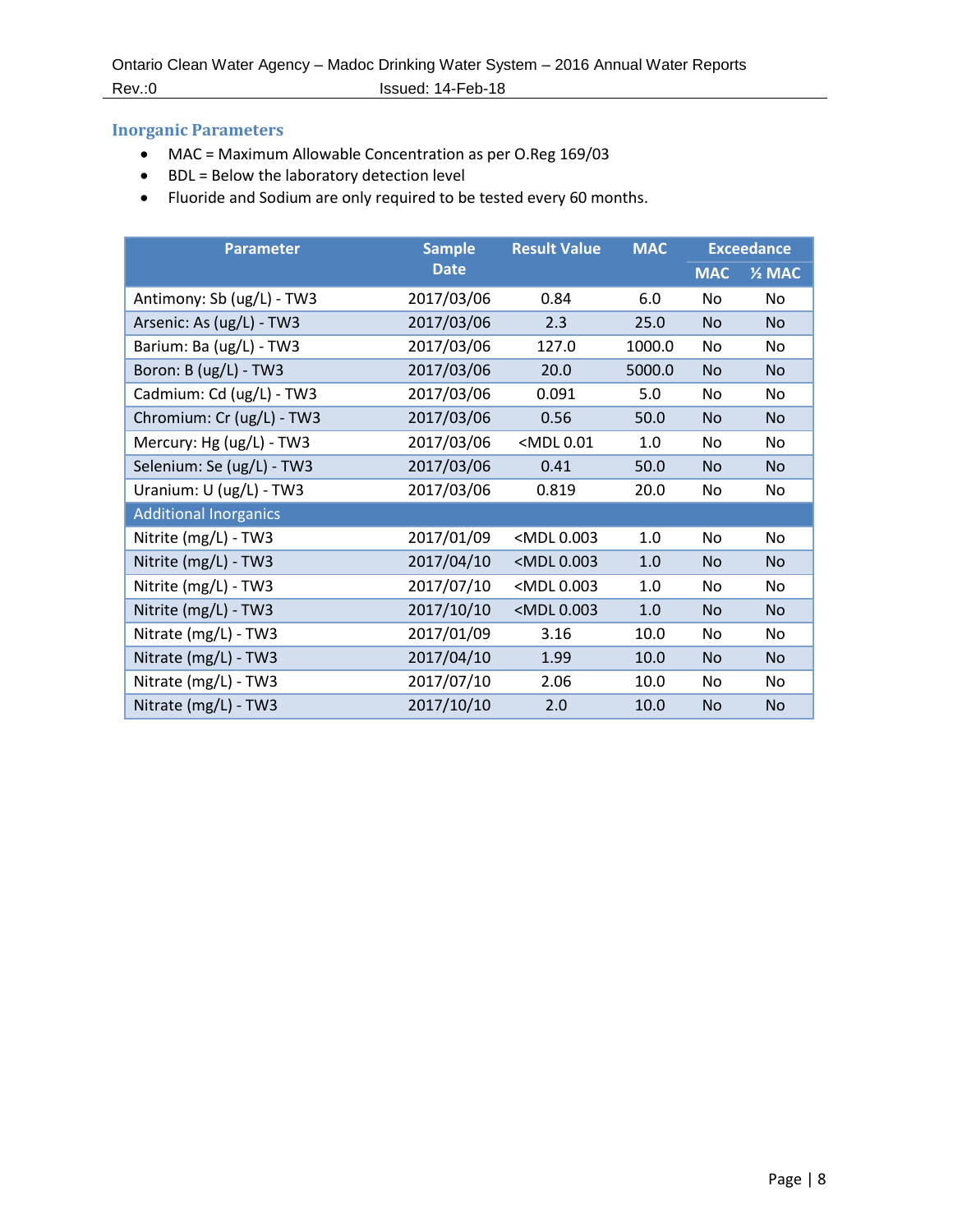## <span id="page-9-0"></span>**Organic Parameters**

- MAC = Maximum Allowable Concentration as per O.Reg 169/03
- BDL = Below the laboratory detection level

|                                                      |                    |                                                                               |            | <b>Exceedance</b> |                             |
|------------------------------------------------------|--------------------|-------------------------------------------------------------------------------|------------|-------------------|-----------------------------|
| <b>Parameter</b>                                     | <b>Sample Date</b> | <b>Result Value</b>                                                           | <b>MAC</b> | <b>MAC</b>        | $\frac{1}{2}$<br><b>MAC</b> |
| Alachlor (ug/L) - TW3                                | 2017/03/06         | <mdl 0.02<="" td=""><td>5.00</td><td>No</td><td>No</td></mdl>                 | 5.00       | No                | No                          |
| Atrazine + N-dealkylated metabolites (ug/L) - TW3    | 2017/03/06         | <mdl 0.01<="" td=""><td>5.00</td><td><b>No</b></td><td><b>No</b></td></mdl>   | 5.00       | <b>No</b>         | <b>No</b>                   |
| Azinphos-methyl (ug/L) - TW3                         | 2017/03/06         | <mdl 0.05<="" td=""><td>20.00</td><td>No</td><td>No</td></mdl>                | 20.00      | No                | No                          |
| Benzene (ug/L) - TW3                                 | 2017/03/06         | <mdl 0.32<="" td=""><td>1.00</td><td><b>No</b></td><td><b>No</b></td></mdl>   | 1.00       | <b>No</b>         | <b>No</b>                   |
| Benzo(a)pyrene (ug/L) - TW3                          | 2017/03/06         | <mdl 0.004<="" td=""><td>0.01</td><td>No</td><td>No</td></mdl>                | 0.01       | No                | No                          |
| Bromoxynil (ug/L) - TW3                              | 2017/03/06         | <mdl 0.33<="" td=""><td>5.00</td><td><b>No</b></td><td>No</td></mdl>          | 5.00       | <b>No</b>         | No                          |
| Carbaryl (ug/L) - TW3                                | 2017/03/06         | <mdl 0.05<="" td=""><td>90.00</td><td>No</td><td>No</td></mdl>                | 90.00      | No                | No                          |
| Carbofuran (ug/L) - TW3                              | 2017/03/06         | <mdl 0.01<="" td=""><td>90.00</td><td><b>No</b></td><td><b>No</b></td></mdl>  | 90.00      | <b>No</b>         | <b>No</b>                   |
| Carbon Tetrachloride (ug/L) - TW3                    | 2017/03/06         | <mdl 0.16<="" td=""><td>2.00</td><td>No</td><td>No</td></mdl>                 | 2.00       | No                | No                          |
| Chlorpyrifos (ug/L) - TW3                            | 2017/03/06         | <mdl 0.02<="" td=""><td>90.00</td><td><b>No</b></td><td><b>No</b></td></mdl>  | 90.00      | <b>No</b>         | <b>No</b>                   |
| Diazinon (ug/L) - TW3                                | 2017/03/06         | <mdl 0.02<="" td=""><td>20.00</td><td>No</td><td>No</td></mdl>                | 20.00      | No                | No                          |
| Dicamba (ug/L) - TW3                                 | 2017/03/06         | $<$ MDL $0.2$                                                                 | 120.00     | <b>No</b>         | <b>No</b>                   |
| 1,2-Dichlorobenzene (ug/L) - TW3                     | 2017/03/06         | <mdl 0.41<="" td=""><td>200.00</td><td>No</td><td>No</td></mdl>               | 200.00     | No                | No                          |
| 1,4-Dichlorobenzene (ug/L) - TW3                     | 2017/03/06         | <mdl 0.36<="" td=""><td>5.00</td><td><b>No</b></td><td><b>No</b></td></mdl>   | 5.00       | <b>No</b>         | <b>No</b>                   |
| 1,2-Dichloroethane (ug/L) - TW3                      | 2017/03/06         | <mdl 0.35<="" td=""><td>5.00</td><td>No</td><td>No</td></mdl>                 | 5.00       | No                | No                          |
| 1,1-Dichloroethylene (ug/L) - TW3                    | 2017/03/06         | <mdl 0.33<="" td=""><td>14.00</td><td><b>No</b></td><td><b>No</b></td></mdl>  | 14.00      | <b>No</b>         | <b>No</b>                   |
| Dichloromethane (Methylene Chloride) (ug/L) - TW3    | 2017/03/06         | <mdl 0.35<="" td=""><td>50.00</td><td>No</td><td>No</td></mdl>                | 50.00      | No                | No                          |
| 2,4-Dichlorophenol (ug/L) - TW3                      | 2017/03/06         | <mdl 0.15<="" td=""><td>900.00</td><td><b>No</b></td><td><b>No</b></td></mdl> | 900.00     | <b>No</b>         | <b>No</b>                   |
| 2,4-Dichlorophenoxy acetic acid (2,4-D) (ug/L) - TW3 | 2017/03/06         | <mdl 0.19<="" td=""><td>100.00</td><td>No</td><td>No</td></mdl>               | 100.00     | No                | No                          |
| Diclofop-methyl (ug/L) - TW3                         | 2017/03/06         | $<$ MDL $0.4$                                                                 | 9.00       | <b>No</b>         | <b>No</b>                   |
| Dimethoate (ug/L) - TW3                              | 2017/03/06         | <mdl 0.03<="" td=""><td>20.00</td><td>No</td><td>No</td></mdl>                | 20.00      | No                | No                          |
| Diquat (ug/L) - TW3                                  | 2017/03/06         | <mdl 1.0<="" td=""><td>70.00</td><td><b>No</b></td><td><b>No</b></td></mdl>   | 70.00      | <b>No</b>         | <b>No</b>                   |
| Diuron (ug/L) - TW3                                  | 2017/03/06         | <mdl 0.03<="" td=""><td>150.00</td><td>No</td><td>No</td></mdl>               | 150.00     | No                | No                          |
| Glyphosate (ug/L) - TW3                              | 2017/03/06         | $<$ MDL 1.0                                                                   | 280.00     | <b>No</b>         | <b>No</b>                   |
| Malathion (ug/L) - TW3                               | 2017/03/06         | <mdl 0.02<="" td=""><td>190.00</td><td>No</td><td>No</td></mdl>               | 190.00     | No                | No                          |
| Metolachlor (ug/L) - TW3                             | 2017/03/06         | <mdl 0.01<="" td=""><td>50.00</td><td><b>No</b></td><td>No</td></mdl>         | 50.00      | <b>No</b>         | No                          |
| Metribuzin (ug/L) - TW3                              | 2017/03/06         | <mdl 0.02<="" td=""><td>80.00</td><td>No</td><td>No</td></mdl>                | 80.00      | No                | No                          |
| Monochlorobenzene (Chlorobenzene) (ug/L) - TW3       | 2017/03/06         | $<$ MDL $0.3$                                                                 | 80.00      | <b>No</b>         | No                          |
| Paraquat (ug/L) - TW3                                | 2017/03/06         | <mdl 1.0<="" td=""><td>10.00</td><td>No</td><td>No</td></mdl>                 | 10.00      | No                | No                          |
| PCB (ug/L) - TW3                                     | 2017/03/06         | <mdl 0.04<="" td=""><td>3.00</td><td><b>No</b></td><td><b>No</b></td></mdl>   | 3.00       | <b>No</b>         | <b>No</b>                   |
| Pentachlorophenol (ug/L) - TW3                       | 2017/03/06         | <mdl 0.15<="" td=""><td>60.00</td><td>No</td><td>No</td></mdl>                | 60.00      | No                | No                          |
| Phorate (ug/L) - TW3                                 | 2017/03/06         | <mdl 0.01<="" td=""><td>2.00</td><td><b>No</b></td><td><b>No</b></td></mdl>   | 2.00       | <b>No</b>         | <b>No</b>                   |
| Picloram (ug/L) - TW3                                | 2017/03/06         | <mdl 1.0<="" td=""><td>190.00</td><td>No</td><td>No</td></mdl>                | 190.00     | No                | No                          |
| Prometryne (ug/L) - TW3                              | 2017/03/06         | <mdl 0.03<="" td=""><td>1.00</td><td><b>No</b></td><td><b>No</b></td></mdl>   | 1.00       | <b>No</b>         | <b>No</b>                   |
| Simazine (ug/L) - TW3                                | 2017/03/06         | <mdl 0.01<="" td=""><td>10.00</td><td>No</td><td>No</td></mdl>                | 10.00      | No                | No                          |
| Terbufos (ug/L) - TW3                                | 2017/03/06         | <mdl 0.01<="" td=""><td>1.00</td><td><b>No</b></td><td>No</td></mdl>          | 1.00       | <b>No</b>         | No                          |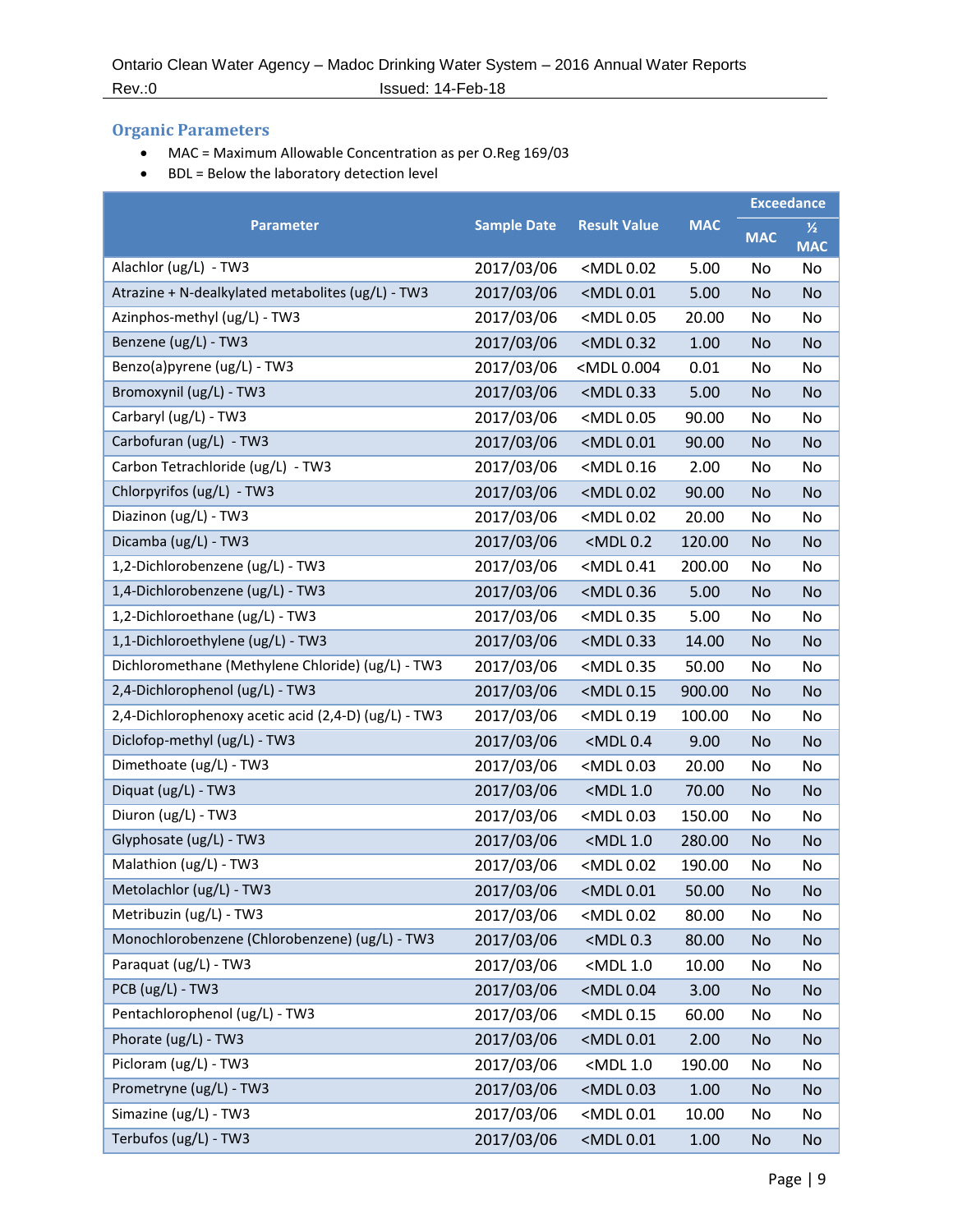Ontario Clean Water Agency – Madoc Drinking Water System – 2016 Annual Water Reports Rev.:0 Issued: 14-Feb-18

| Tetrachloroethylene (ug/L) - TW3                 | 2017/03/06 | <mdl 0.35<="" td=""><td>10.00</td><td>No.</td><td>No</td></mdl> | 10.00  | No.            | No             |
|--------------------------------------------------|------------|-----------------------------------------------------------------|--------|----------------|----------------|
| 2,3,4,6-Tetrachlorophenol (ug/L) - TW3           | 2017/03/06 | $<$ MDL $0.2$                                                   | 100.00 | N <sub>o</sub> | <b>No</b>      |
| Triallate (ug/L) - TW3                           | 2017/03/06 | $<$ MDL $0.01$                                                  | 230.00 | No.            | No             |
| Trichloroethylene (ug/L) - TW3                   | 2017/03/06 | $<$ MDL $0.44$                                                  | 5.00   | N <sub>o</sub> | No             |
| 2,4,6-Trichlorophenol (ug/L) - TW3               | 2017/03/06 | $<$ MDL $0.25$                                                  | 5.00   | No.            | No             |
| Trifluralin (ug/L) - TW3                         | 2017/03/06 | $<$ MDL $0.02$                                                  | 45.00  | <b>No</b>      | No             |
| Vinyl Chloride (ug/L) - TW3                      | 2017/03/06 | $<$ MDL $0.17$                                                  | 1.00   | No.            | No             |
| MCPA $(mg/L)$ -TW3                               | 2017/03/06 | $<$ MDL $0.12$                                                  | 100.00 | <b>No</b>      | <b>No</b>      |
| <b>DISTRIBUTION WATER</b>                        |            |                                                                 |        |                |                |
| Trihalomethane: Total (ug/L) Annual Average - DW | 2017/01/01 | 19.25                                                           | 100.00 | <b>No</b>      | N <sub>o</sub> |
| HAA Total (ug/L) Annual Average - DW             | 2017/01/01 | 8.5                                                             |        | N/A            | N/A            |

## <span id="page-10-0"></span>**Maintenance Summary**

OCWA uses a risk-based preventative maintenance framework that ensures assets are maintained to manufacturer's and/or industry standards. Maintenance is completed using various tools and operational supports.

OCWA uses a Work Tracking Database (Maximo). Maximo is a maintenance tracking system that can generate work orders as well as give summaries of completed and scheduled work. During the year, the operating authority at the facility generates scheduled work orders on a weekly, monthly and annual basis. The service work is recorded in the work order history. This ensures routine and preventive maintenance is carried out. Emergency and capital repair maintenance is completed and added to the system.

Capital projects are listed and provided to the Corporation of the Municipality of Centre Hastings in the form of a "Capital Forecast". This list is developed by facility staff and provides recommendations for facility components requiring upgrading or improvement.

| <b>Preventative Maintenance Work Orders Completed</b> | 216 |
|-------------------------------------------------------|-----|
| <b>Operational Maintenance Work Orders Completed</b>  | 14  |
| Capital Maintenance Work Orders Completed             | 0   |
| Weekly Maintenance Work Orders Completed              | 180 |

## <span id="page-10-1"></span>**Maintenance Highlights: major expenses incurred to install, repair or replace required equipment**

- Chlorine Preventative Maintenance Parts and Service
- Trojan UV Preventative Maintenance Parts and Service
- Annual flow meter calibrations

## <span id="page-10-2"></span>**QEMS**

A 12 month surveillance audit was conducted by QMI-SAI Canada Limited on Jun 08, 2017. The Corporation of the Municipality of Centre Hastings Quality Management System conforms to the Standard.